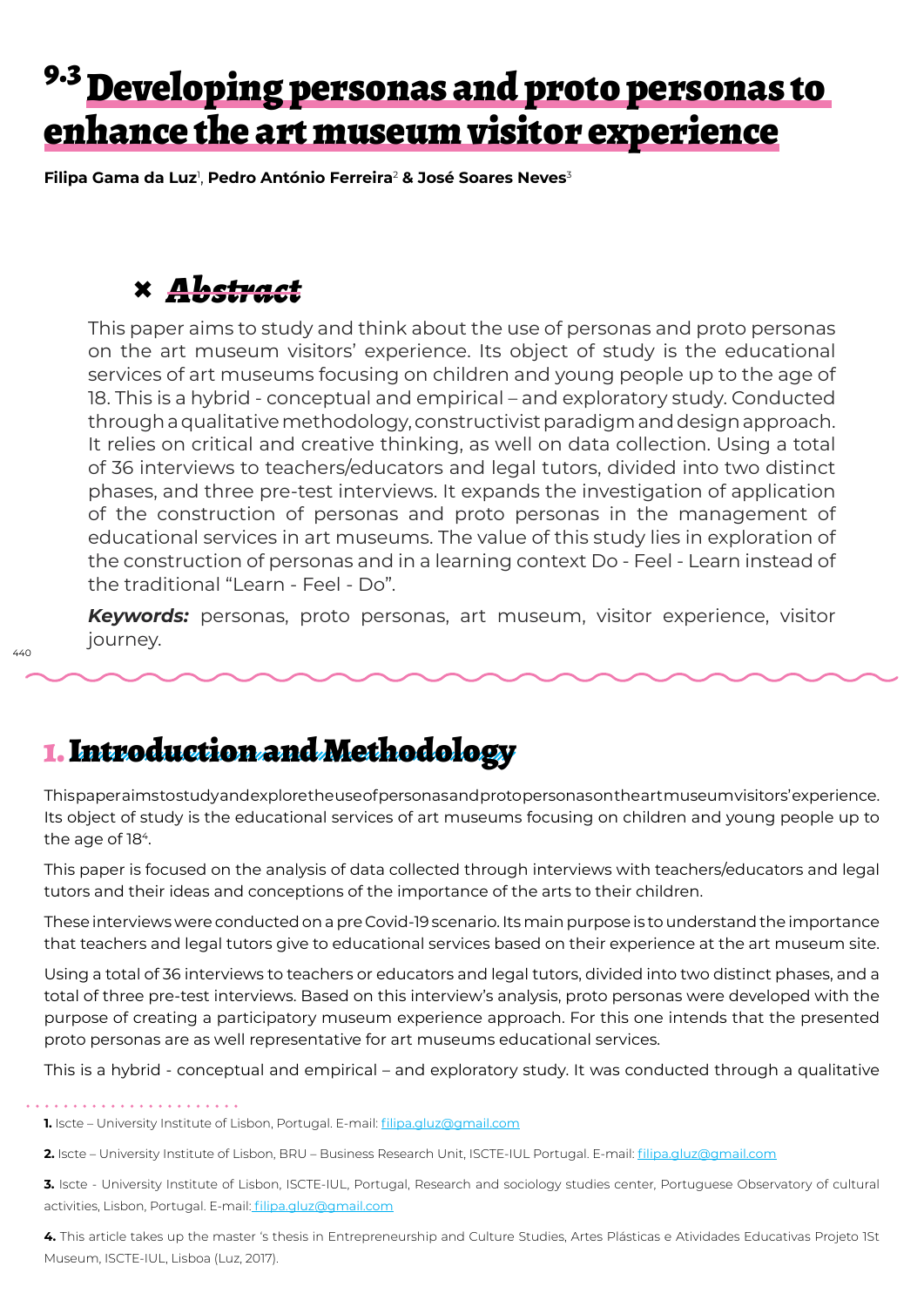methodology, constructivist paradigm and design approach, following literature review. It relies on critical and creative thinking, as well as on data collection.

Adding insights to the research on the application of personas methodology to the art museum scene, particularly to the educational services. Reflecting on how the use of personas and proto personas might be applied to enhance art museum visitors' experience.

## 2. Literature Review

### **2.1 Personas**

Personas make the connection between the requirements and needs of the final users and the offered service/product. Personas should identify their behaviors, attitudes, needs and goals (Harley, 2015).

Its creation can be based on quantitative and / or qualitative methods. Data can be collected using several qualitative and quantitative methods, such as interviews, questionnaires, focus groups, diary studies, and real life observation (Cooper, 2007).

This method allows efficient adaptation of designing strategies (Siang, 2021) by creating empathy with the potential user / customer.

Even though personas are based on real data collected, they are archetypes / models that represent a wide group of potential users / customers and are not the description of real people (Siang, 2021; Cooper, 2007).

Defining personas commits the team to being linked to a common idea of who their users / clients are, increasing their focus.

According to Gothelf (2012) traditional personas require intensive research and methodology, meaning they are expensive and time consuming to produce, therefore smaller organizations might not be able to fully develop them.

### **2.2 Proto personas**

Gothelf (2012) suggests the creation of proto personas to avoid time and budget constraints: a cost-effective alternative to conduct this strategy.

Proto personas are created through brainstorming about the products / services where team members join their beliefs, assumptions and knowledge about the organization and its users / customers (Laubheimer, 2020) By using this technique, it is possible to start designing a strategic plan and decide which strategy to address (Gothelf, 2012).

It is important to validate their accuracy, meaning this is an iterative process: the proto personas should be redefined and redesigned through the process. This is a way to generate the focus of the organization back to the customer (Gothelf, 2012).

### **2.3 Museum Visitors**

Despite living in the 21st century, Falk believes that most museums are still operating in the 20th century industrial business model with the one size fits all approach (Duplessis, 2011 in Falk, 2009).

Understanding who and why visits the museum is an increasing necessity. Several visitor studies have been conducted over time to better understand museum visitors. Mostly they focus on quantitative variables, such as demographic variables - age, race, gender, education, occupation, etc. or each day / hour the visitor goes to a museum (Falk, 2009). Falk declares that these are insufficient data to predict a person's will to visit a museum or not, as they have no relation to this decision process.

For this, the author suggests a new model of museum visitor experience, defining seven different categories for museum visitors: Explorers, Facilitators, Experience Seekers, Professionals / Hobbyists, Rechargers, Respectful Pilgrims and Affinity Seekers. Each one of these personas visits the museum with distinct objectives and motivations.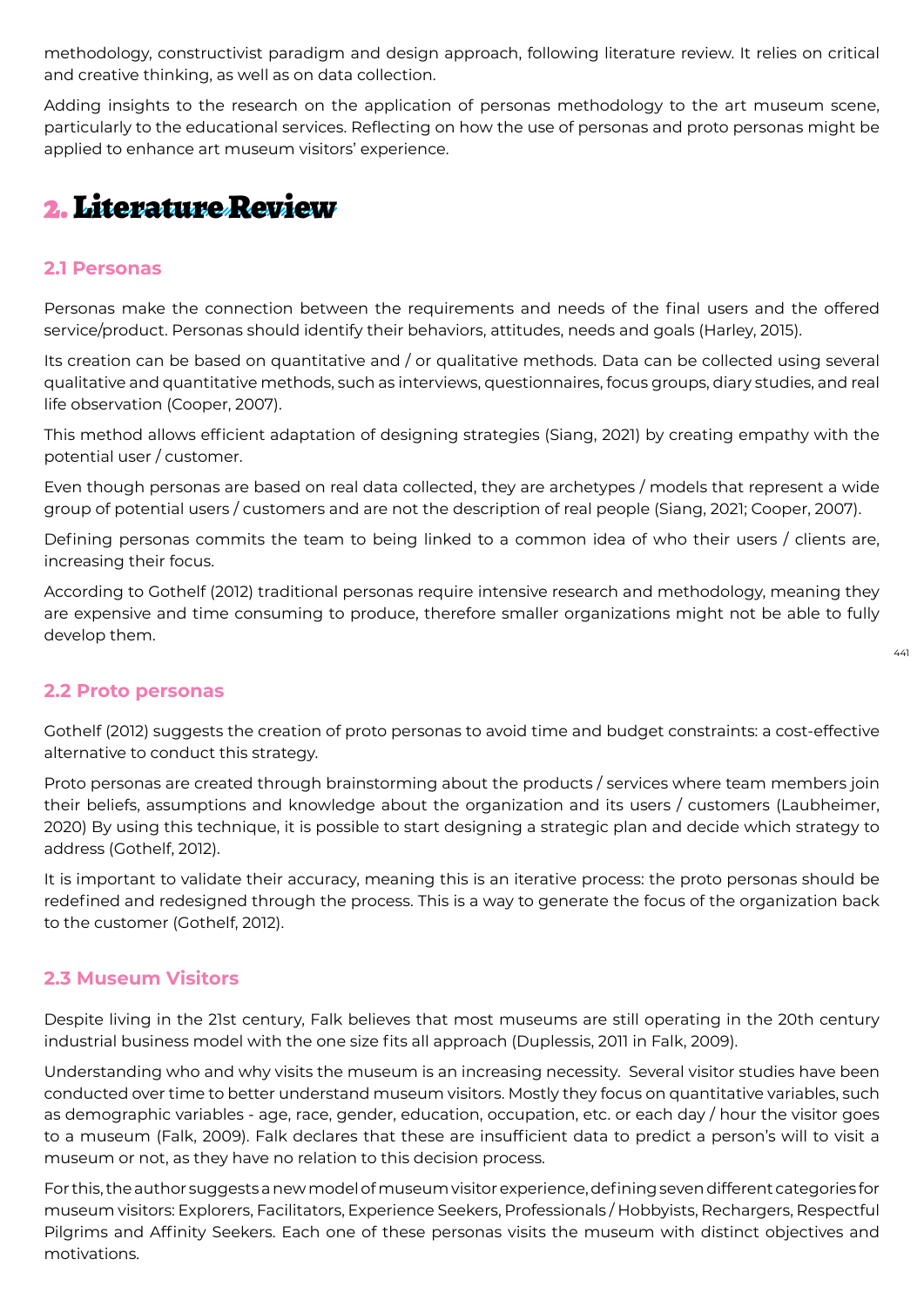Thus, personas represent an important resource to the museum defining their ideal experience and approaches. Museum personas represent an iterative process as they are constantly evolving as time passes by, just like real people. By understanding its visitors, museums can better prepare their marketing and communication tools (Abrams, 2019).

However, one can understand the importance of gathering both demographic and qualitative data in order to develop more relevant and extensive results, as core demographics represent a relevant role in the customer's experience (Conrick, 2020), as they shape the visits outcome (Marques, 2018).

### **2.4 Visitor's journey and experience in the Museum**

Customer experience is defined by the perception that the customer has from a determined brand / entity. This is an extremely fragile perception; therefore, it can change within every interaction (Morgan, 2017). Museum customers are referred to as their visitors and, for this it is relevant to perceive their interaction with the institution.

The visitor's experience is an ongoing study, proven to be an extensive and complex theme, being a recent subject for the museum lexicon (Marques, 2018). However, a parallel can be established with user experience studies related to computer human interaction.

The visitor's experience is an ongoing process, and the subject has proven to be as intricate and complex as the variety that exists among individuals.

Visitor journey represents a visualization of the process that a visitor goes through in order to fulfill an objective. It creates a narrative that allows to analyze in a more detailed way a customer interaction with a service / product (Gibbons, 2018).

Therefore, for each visitor a journey map should be defined.

442 The museum visitor is becoming more and more a part of the institution as the visitor is invited to create value within the museum. According to Nina Simon (2010) the educational services promote activities in which the visitor is growing its participative role, creating value in cooperation with the institutions. The educational role is growing and becoming more relevant in the museums, these institutions are gradually opening themselves to the public (Figurelli, 2015).

As referred to by Simon (2010) instead of delivering the same content to all visitors, a participatory institution should share in a diverse and personalized way the content they produce with their visitors.

## 3. Interview Analysis

Following a qualitative methodology, a total of 36 interviews to teachers and legal tutors were conducted. These interviews were divided into two different phases.

In this paper, firstly we'll introduce teachers' data collected, followed by legal tutors' ones.

The interviews collected data about teachers and legal tutors' views on art museums and their educational activities.

### **3.1. Teachers Interview Analysis**

During the first phase of interviews the focus was to better understand teachers' current habits and needs.

Results concluded teachers valued the artistic expressions, stating that their students feel motivated when creative activities are required. Teachers mentioned the need to both visit museum spaces and to receive itinerant projects within the schoolroom, as referred by a Private Education Teacher in the first Phase of Interviews "I am in favor of schools going to creators' workplaces and working together with the professionals - than the other way around.".

Time management was referenced as one of the most important points not to target artistic expressions in the classroom, as the government requires disciplines such as mathematics and Portuguese to be the ones who have the most time dedicated to them.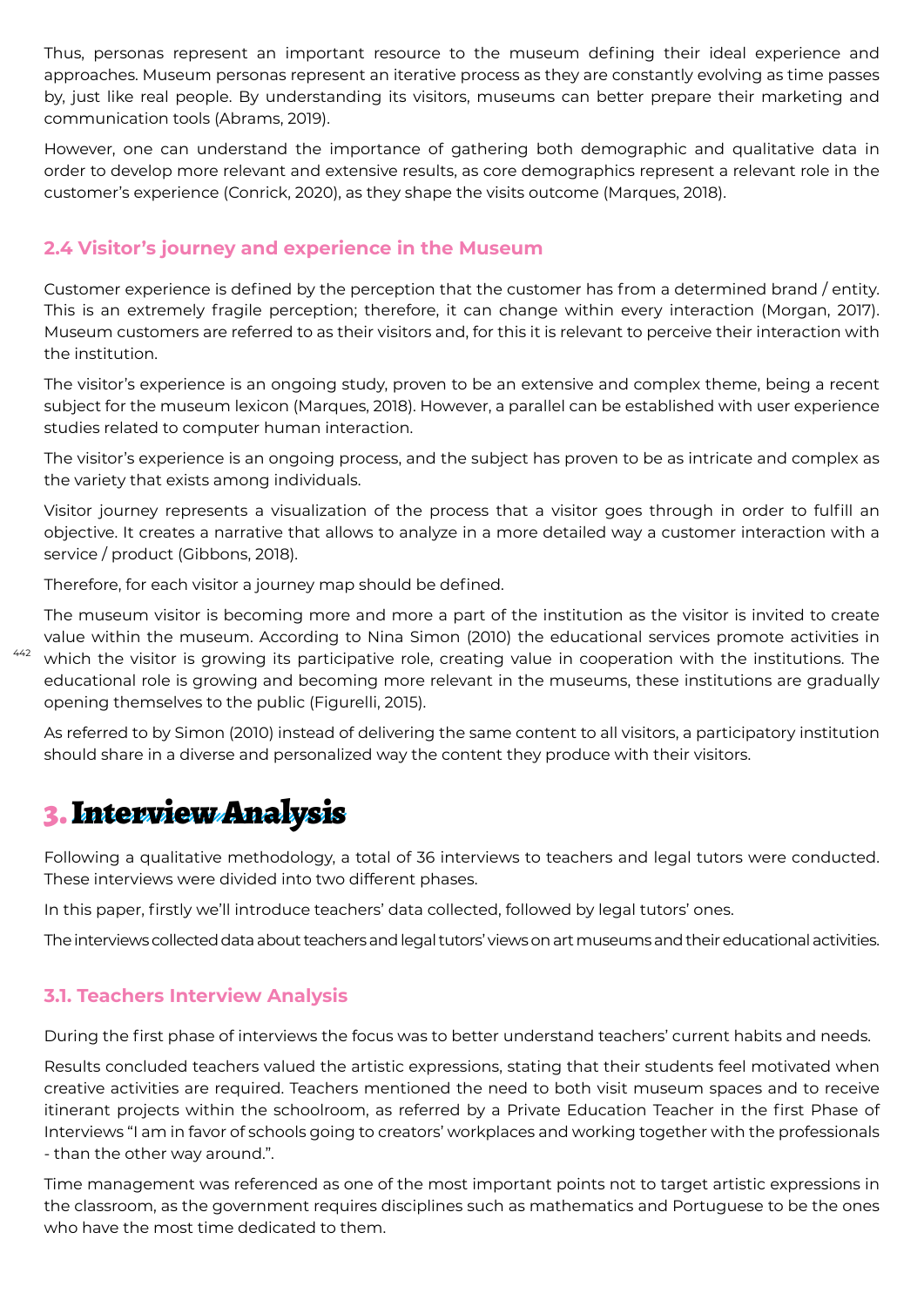One of the interviewed teachers mentioned that artistic expressions can be used to deliver other types of areas, making them more dynamic and enthusiastic to students. A Public Education Teacher mentioned in the first Phase of Interviews that "People forgot that the arts help the development of Portuguese and mathematics!". This could be a way to bypass the lack of time referred previously - tackling more than one subject at a time.

When questioned about the didactic materials provided by museums, teachers indicated they end up not being used in the classroom because usually they do not fulfill their needs. As they consider that the materials provided are mainly worksheets for the students to fill in. They suggested the creation of more engaging materials for the students. Perhaps teachers could work together with museum institutions on the development of this kind of materials. As previously mentioned, lack of time also affects after study visits, due to the curricular goals, they cannot do in-depth work.

# Much of the teaching material that is given today by museums are small forms for students to fill. I think it would be more interesting if there was something more interactive... Where students could participate and work more on what they saw. [Public Education Teacher - 1st Cycle, First Phase of Interviews]

The interaction and active participation of students in the context of the visual arts is stated by the teachers as a motivating point for their students, valuing a multi sensorial experience. By stimulating different senses, students can become more engaged.

Teachers value both the interaction with materials and the ability to participate actively as well as to learn to contemplate the artworks.

When questioned if the ability to touch the artworks would motivate their students, teachers reacted in a positive way. A negative point would be the possibility of damaging the artworks, however teachers mentioned that if children understood its value and, if mediators would explain to them how to proceed, they would respect the artwork.

### **3.2. Legal Tutors Interviews Analysis**

Some legal tutors mentioned that they don't visit art museums or use the educational services due to lack of financial ability, time or lack of interest from their children. Timetables defined by educational services are also mentioned as a reason not to attend their activities.

Even though the drop off activities option is valued by legal tutors, some showed interest in participating in the museum activities together with their children.

*\*I was receptive to doing both. Of course, it was good to let them do these activities and visit alone, with more calm, because unfortunately with them by my side sometimes I can't see the exhibit as well. But I also find it funny to do the activities as a family. So, I'm looking at both scenarios. I'm afraid I don't see many things like that happen… [Legal Tutor of three kids, First Phase of Interviews.]*

Interactions and participatory activities in the museum space were indicated as relevant to legal tutors. By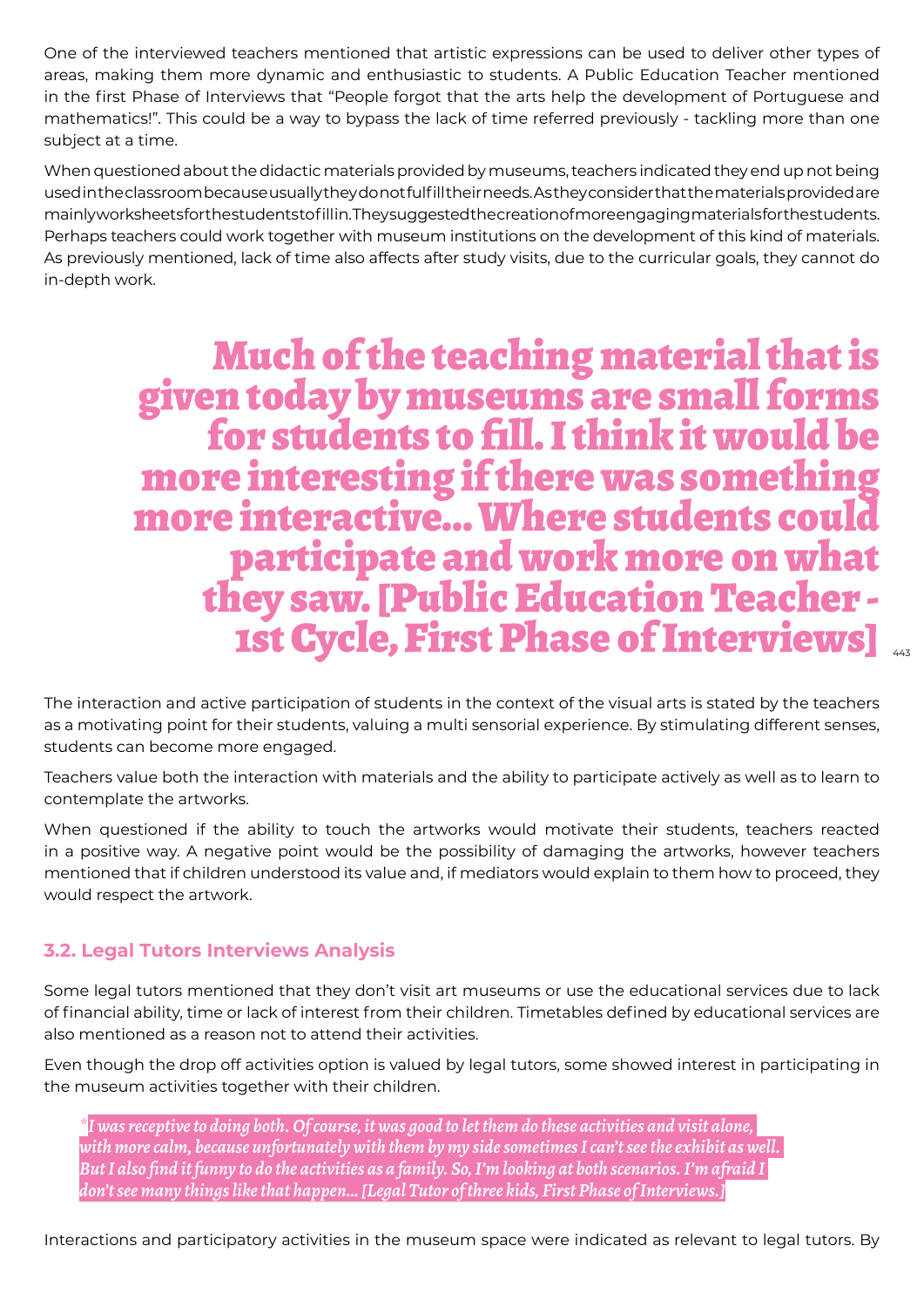perceiving how artworks are created children can understand and connect more directly with the pieces and its creators. The ability to perceive how the artworks are done is considered a major value to legal tutors. The importance of getting to know the artist's career is considered as an asset as well.

Visits to *Museu do Dinheiro* and the temporary exhibit "Delirium Ambulatorium" at *Museu Berardo* (both located in the city of Lisbon) were mentioned as they represented participatory visits in which their children still remember and felt enthusiastic about. This information collides with Simon's opinion (2010), who defends that cultural institutions can better connect with their audience if they invite them to become an active participant. Besides that, the author also defends that by inviting visitors to participate, the institution can offer transformative experiences without high costs from the production side (Simon, 2010).

## 4. Proto personas development

Being aware that designing personas would require a more in-depth research, proto personas were created. This process joined the main frustrations, motivations and goals identified within interviews, research and brainstorming, as presented on tables 1 and 2.

### **Teachers**

| <b>Main Frustrations</b> | Lack of Time                                     |
|--------------------------|--------------------------------------------------|
|                          | Extensive school program to complete             |
| <b>Main Motivations</b>  | Providing students with meaningful experiences   |
|                          | Acknowledgement of the importance of visual arts |
| <b>Main Goals</b>        | Completing school program                        |
|                          | Providing students with meaningful experiences   |
|                          | Field trips                                      |

▶ Table 1: Teachers

 $444$ 

#### **Legal Tutors**

| <b>Main Frustrations</b> | Lack of Time                                          |
|--------------------------|-------------------------------------------------------|
|                          | Afraid of dirtying the house                          |
| <b>Main Motivations</b>  | Spending quality time with their children             |
|                          | Their children enjoy new experiences                  |
| <b>Main Goals</b>        | Spending time with their children                     |
|                          | Providing their children with meaningful experiences  |
|                          | Finding activities address to different aged children |

Table 2: Legal Tutors

Source: the authors.

Thus, three proto personas were designed:

- **×** One Child;
- **×** One Legal Tutor;
- **×** One Teacher.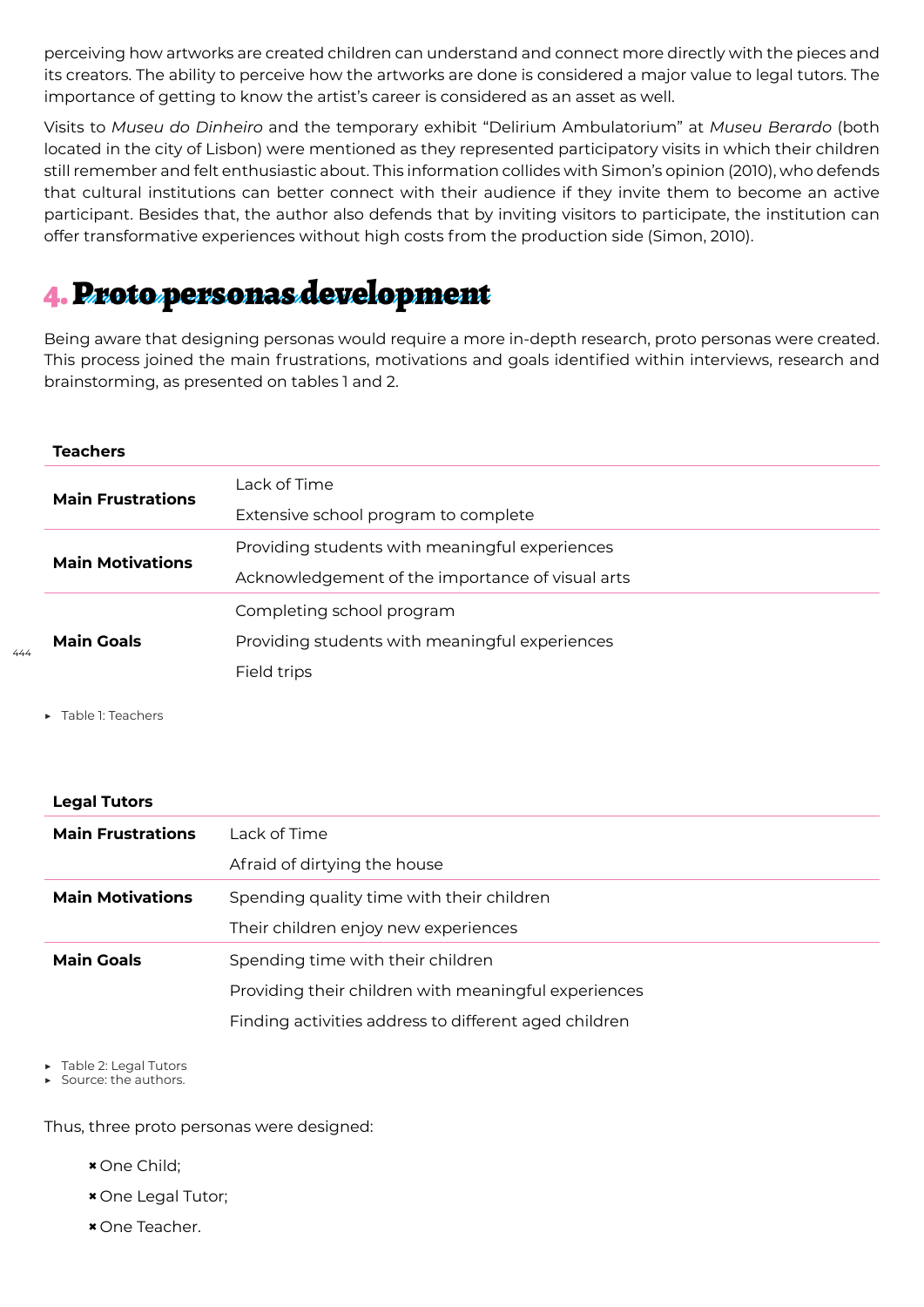### **4.1. Proto persona: Child**

João Santos is 11 years old, currently in the fifth grade and lives in Lisbon with his parents. He enjoys having new experiences and loves to draw and play with clay, as well as having fun. João wants to do activities outside his household and to have access to different experiences. He feels that at home his parents don't let him play with different materials as they say he will leave the house dirty. João's main goals are to have the ability to do activities outside his house and spending more time with his parents.

- **× Name:** João Santos
- **× Age:** 11 years old
- **× Location:** Lisbon, Portugal
- **× Occupation:** Fifth grade student
- **×**Motivations
- **×**Enjoys new experiences
- **×** Having fun
- **×** Loves drawing and playing with clay
- **×**Frustrations / Pain Points
- **×** At school feels that they tackle a lot of mathematics and he cannot experience the visual arts as he would like
- **×** At home his parents don't let him play with different materials as they say he will leave the house dirty
- **×** He feels he spends a lot of time at school.
- **×** Goals
- **×** Do activities outside his house
- **×** Having access to different experiences
- **×** Spending more time with his parents

### **4.2. Proto Persona: Teacher**

Ana is a 37 years old primary school teacher in Faro, South of Portugal. Ana acknowledges the importance of the visual arts and wants to provide meaningful experiences and new vocabulary to her students. However, for her the extensive school program to complete and unmotivated students, allied with the lack of time and problems with the school infrastructure that don't provide the required needs to develop new activities, make her feel frustrated. Nevertheless she is committed to completing the school program and taking her students to field trips.

- **× Name:** Ana Silva
- **× Age:** 37 years old
- **× Location:** Faro, Portugal
- **× Occupation:** Primary school teacher public school
- **×**Motivations
- **×** Providing students with meaningful experiences
- **×** Acknowledgement of the importance of visual arts
- **×** Providing students with new vocabulary
- **×**Frustrations / Pain Points
- **×** Lack of time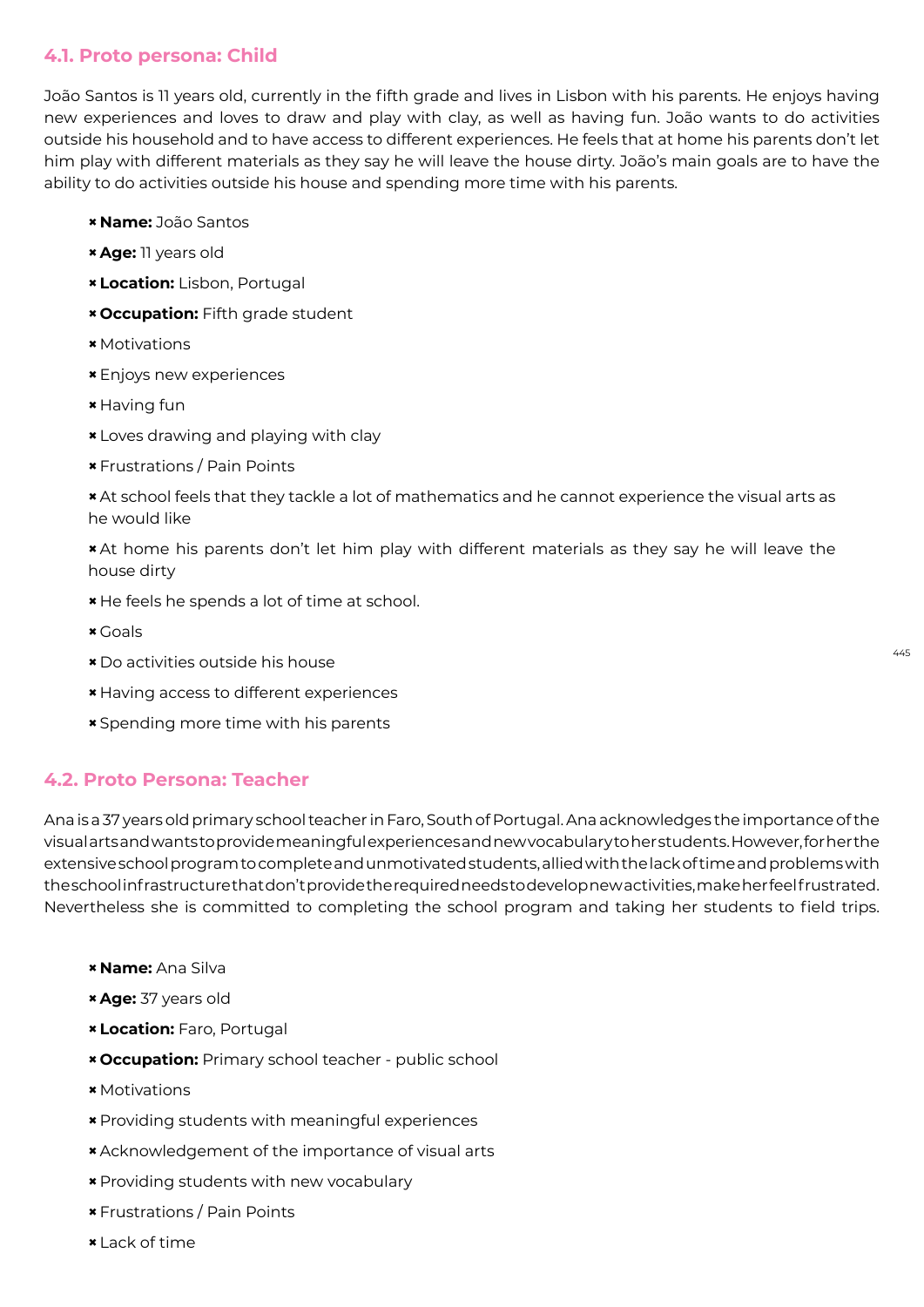- **×**Extensive sch ool program to complete
- **×**Unmotivated students
- **×** School infrastructure doesn't provide the required needs to develop new activities
- **×** Goals
- **×** Completing school program
- **×** Doing field trips

### **4.3. Proto Persona: Legal Tutor**

 For Joana Santos, a 40 years old writer that lives in Lisbon, Portugal and has artistic sensibility. She's a mother of two and loves spending time with them and providing them with new exciting experiences, as she knows this is something that makes them feel happy. However, Joana feels frustrated as she doesn't like it when the house gets dirty but wants to give Luís and Sara the ability to explore new materials. Joana's goals are to spend more time with her children, providing them meaningful experiences as well to stimulate their creativity.

- **× Name:** Joana Santos
- **× Age:** 40 years old
- **× Location:** Lisbon, Portugal
- **× Occupation:** Writer
- **× Children:** Luís Santos, five years old and Sara Santos, 11 years old
- **×**Motivations
- **×** Spending quality time with her children
- **×** Their children enjoy new experiences
- **×** Has artistic sensibility
- **×**Frustrations / Pain Points
- **×** Lack of time

**×** Doesn't like to get the house dirty but wants to give to Luís and Sara the ability to explore materials

- **×** Goals
- **×** Spending time with her children
- **×** Having meaningful experiences
- **×** Stimulate her children creativity

### 4. Conclusions

This paper allowed us to draw five conclusions.

First, building personas enables the art museum to understand its audience. Visitor's needs and objectives can be assessed in a more direct and efficient way by adapting designing strategies.

Second, this paper indicates that personas represent a starting point for redesigning: the museum space, the visitor's journey and experience. Museums can rethink the visitor journey for each persona, knowing that several journeys can be designed to better access their needs and expectations.

Third, personas allow to simulate a visitor model with differentiating profiles. Since the data collected is not referred to any museum in particular, the presented proto personas can be used as a starting point for any Portuguese art museum to build their own personas. For each one of the designed proto personas a visitor journey can be drawn following a specific museum offer. Thus, different journeys can now be designed and